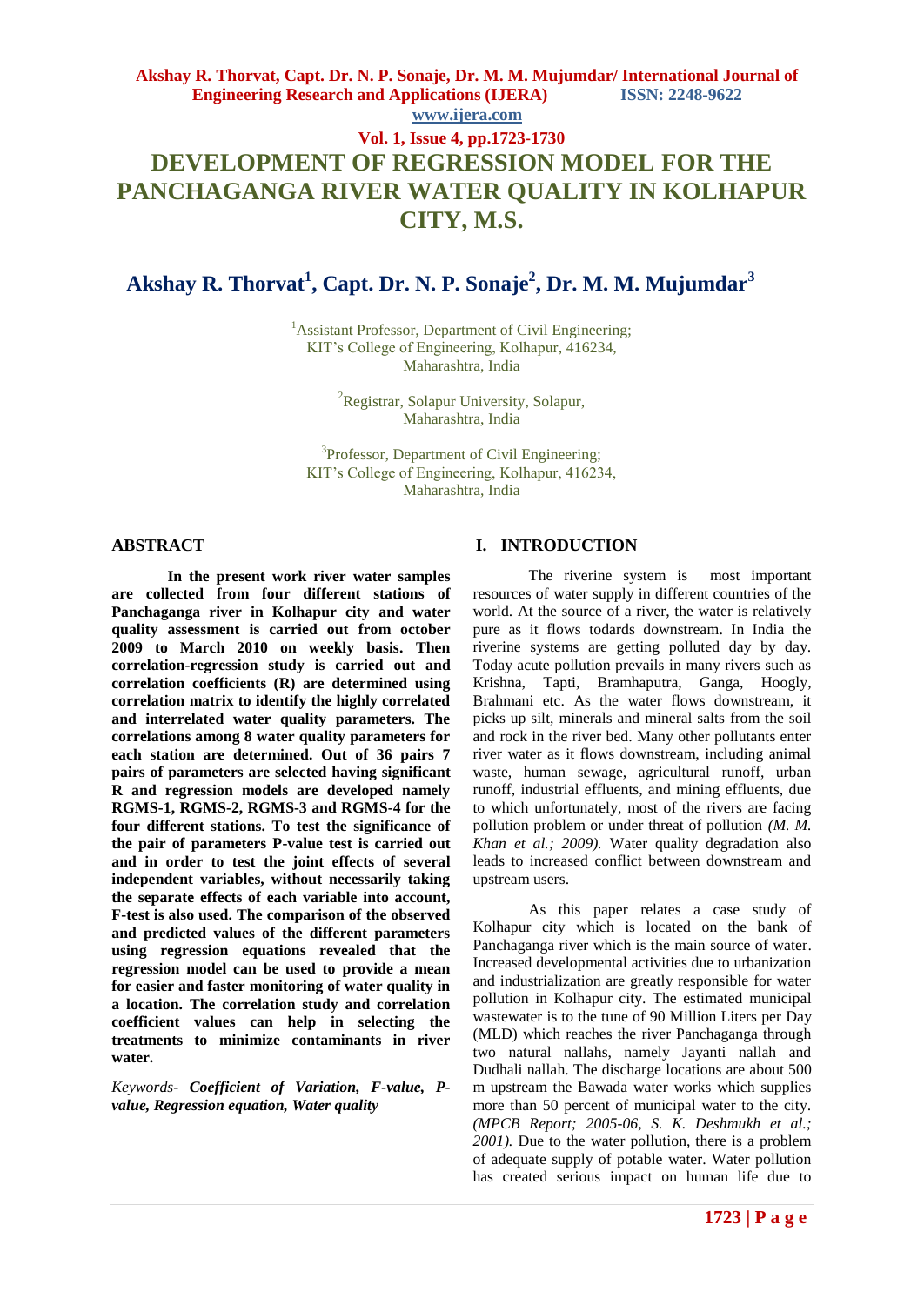# **Akshay R. Thorvat, Capt. Dr. N. P. Sonaje, Dr. M. M. Mujumdar/ International Journal of Engineering Research and Applications (IJERA) ISSN: 2248-9622**

**www.ijera.com**

# **Vol. 1, Issue 4, pp.1723-1730**

various water borne diseases leads to decreased food intake and nutrient absorption, malnutrition, reduced resistance to infection, and impaired physical growth and cognitive development Thus it is worthwhile to assess the quality of the Panchaganga river water to study its possible environmental impacts.

# **II. STUDY AREA**

Kolhapur city is located at 16° 42' N and 74° 14' E, having mean sea level of 570 m, stands on rising ground on the south bank of the river Panchaganga. The river Bhogawati is renamed as Panchaganga from Prayag Chikhali, after the confluence with 5 rivers namely Kumbhi, Kasari, Tulshi, Dhamani and Bhogawati. The river flows towards south-north side and meets river Krishna at Narsinhwadi, Tal: Shirol, Dist: Kolhapur. The entire catchment area of Panchaganga river lies in Kolhapur district *(Study Report on Panchaganga River)*. Kolhapur city is subjected to recurring outbreaks of water borne diseases and epidemics like, hepatitis and gastrointestinal diseases. This is due to the fact that pollution of Panchaganga river is one of the most important and burning problem till date.

Panchaganga river gets polluted by the discharge of the municipal and industrial wastewater through various nallahs viz. Jayanti nallah (49 MLD), Dudhali nallah (17 MLD), Bapat Camp nallah (10 MLD) and Line Bazaar nallah (6 MLD). There is no underground drainage in the city and drainage is mainly by surface drains. The drains are let into the

Jayanti nallah and the Panchaganga river. Municipal water supply to Kolhapur city is through two sources viz, Balinga water works having a capacity of 41 MLD and Kasaba Bawada water works with a capacity of 36 MLD. This supply is augmented by 2 MLD from Kalamba water works as well as from ground water supply through private bore wells. Consequently residents of Kolhapur city are anguished by the constant threat of outbreaks of epidemics *(MPCB Report; 2005-06)*. Thus it is worthwhile to assess the quality of the Panchaganga river water to study its possible environmental impacts.

Sampling of water from Panchaganga river at selected 4 stations is being done on a weekly basis. Manual method of sample collection is preferred considering all site conditions. Station-1 is located near Balinga pumping station (Nagdevwadi) upstream of river, away from city; Station-2 is located near Mahadev temple, Shivaji pool naka which is 15 km downstream of Station-1. Station-3 is located near Kasaba Bawada 8 km downstream of Station-2. This site receives effluents from large number of small scale industrial units situated at Shivaji Udyam nagar. Large stream carrying city sewage namely Jayanti nallah, which pass through the central areas of the city, and is discharged into Station-3 and Station-4, is located near NH-4 Highway Bridge (Shiroli naka). This site receives industrial waste from MIDC, Shiroli and civic population. *(Smita Kabir Mulani et al.; 2009)* 



Fig. 1. Map of Kolhapur city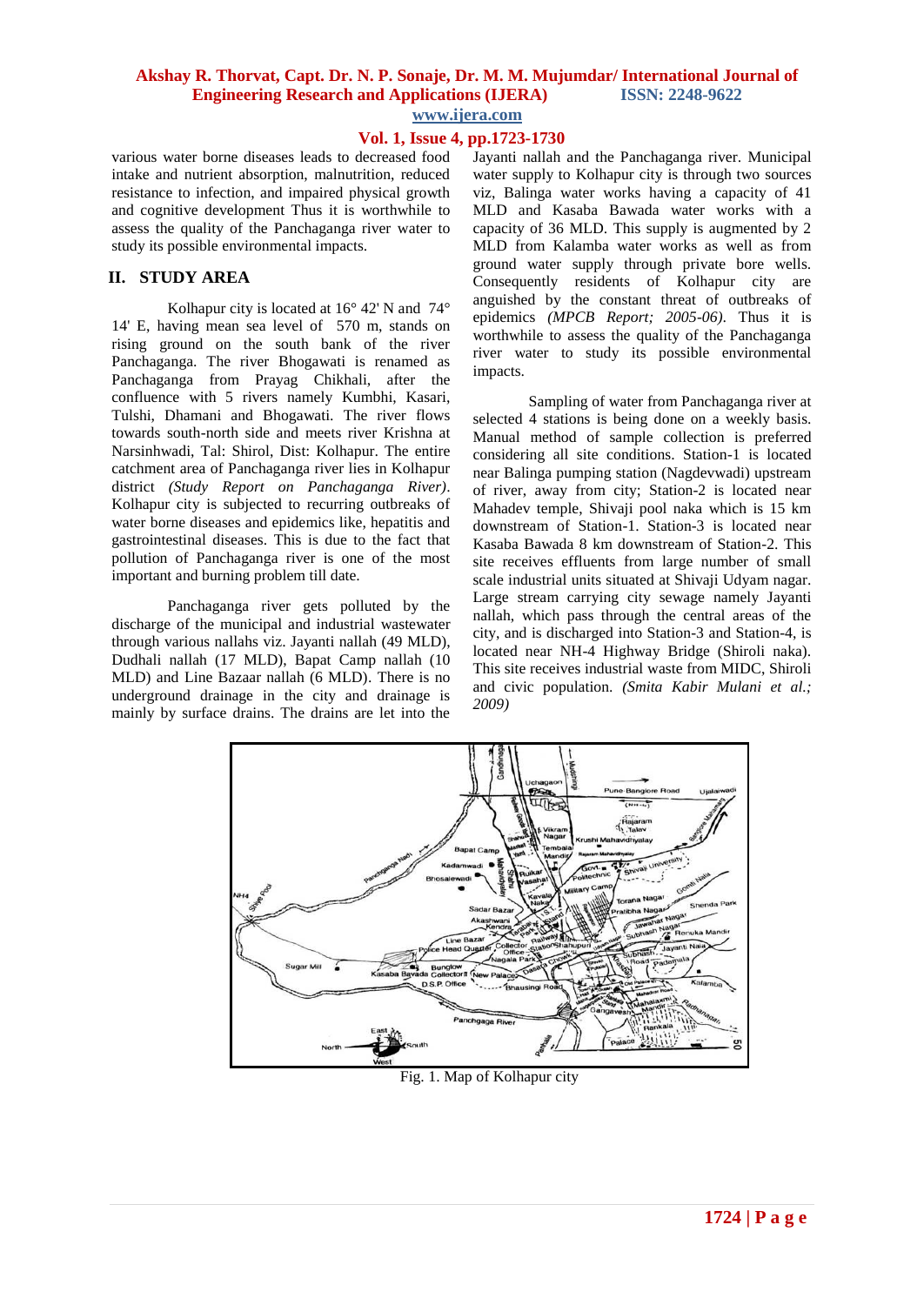# **Vol. 1, Issue 4, pp.1723-1730**

# **III. MATERIALS AND METHODS**

In Kolhapur city the total quantity of water used is about 120 MLD. The estimated municipal wastewater for Kolhapur city is approximately 90 MLD. The Kolhapur Municipal Corporation (KMC) has provided primary treatment of the capacity 43.5 MLD. It is observed that about 50% effluent is directly used for irrigation by the farmers and 10% evaporation losses and 10% percolation losses. There is no underground drainage in the city and drainage is mainly by surface drains. Drainage of 'A' and 'D' wards is mainly let into Panchaganga river. Drainage of Shahupuri, Rajarampuri, Laxmipuri, Khasbag, "C" Ward and "B" Ward is mainly let into Jayanti nallah having capacity of 49 MLD which is the main source of Panchaganga river pollution. *(MPCB report; 2008- 09, KMC Report 2008-09, S.K.Deshmukh et al.; 2001).*

In order to assess the impact of Jayanti nallah on Panchaganga river water quality four stations are selected and 4 river water samples are collected for the laboratory analysis and water quality assessment is carried out. In the present work correlationregression study is used and correlation coefficients (R) are determined using correlation matrix to identify the highly correlated water quality parameters. The correlations among 8 water quality parameters are determined for each station and are shown in Tables 2 to 5. Each table gives 36 pairs of parameters out of which 7 pairs of parameters are selected having significant correlation coefficient (R) and regression models are developed namely: RGMS-1, RGMS-2, RGMS-3 and RGMS-4 for the four different stations. The correlation coefficients are determined to identify the highly correlated and interrelated water quality parameters and the linear regression equations are developed for the pairs having strong correlation and also for the pair of parameters, which have influence on each other. Then from these linear regression equations non-linear regression equations relating these identified parameters are formulated. Hence, the regression models developed can provide a mean for easier and faster monitoring of water quality in a location with the help of regression equations. The correlation study and correlation coefficient values can help in selecting the treatments to minimize contaminants in river water.

| <b>Parameter</b>                 | <b>Desirable Limit as</b>  | <b>Station-1</b> |                 | <b>Station-2</b> |        | <b>Station-3</b> |                 | <b>Station-4</b> |        |
|----------------------------------|----------------------------|------------------|-----------------|------------------|--------|------------------|-----------------|------------------|--------|
|                                  | per<br>IS-10500, (1991)    | Mean             | CV <sub>0</sub> | Mean             | $CV\%$ | <b>Mean</b>      | CV <sub>0</sub> | <b>Mean</b>      | $CV\%$ |
| Temperature °C                   | Maximum $40^{\circ}$ C     | 33.75            | 8.54            | 32.80            | 8.6    | 34.25            | 6.89            | 34.05            | 6.84   |
| pH                               | $6.5 - 8.5$                | 6.38             | 11.66           | 7.29             | 7.23   | 7.36             | 8.63            | 7.44             | 6.18   |
| $EC$ umhos/cm                    |                            | 411.99           | 40.24           | 409.56           | 43.17  | 458.31           | 30.77           | 466.94           | 32.61  |
| $TDS$ mg/l                       | Maximum 500 mg/l           | 225.05           | 47.8            | 202.25           | 42.59  | 198.05           | 26.22           | 155.30           | 48.03  |
| <b>Turbidity NTU</b>             | <b>25 NTU</b>              | 7.18             | 27.5            | 7.68             | 17.12  | 10.83            | 35.88           | 12.79            | 47.29  |
| $DO$ mg/l                        | Minimum $5.0$ mg/l         | 5.75             | 8.74            | 6.22             | 14.21  | 5.78             | 14.26           | 4.92             | 23.18  |
| $BOD$ mg/l                       | Maximum $3.0 \text{ mg/l}$ | 3.75             | 17.32           | 6.64             | 20.19  | 6.84             | 17.71           | 8.16             | 17.34  |
| $\text{COD} \text{ mg}/\text{l}$ | Maximum $10 \text{ mg/l}$  | 37.40            | 27.49           | 18.55            | 12.18  | 22.53            | 16.99           | 18.70            | 15.14  |

*(Source: S. K. Maithi; "Handbook on Water and Wastewater Analysis", Maharashtra Pollution Control Board)*

| Table 2: Correlation Coefficients for station-1 (RGMS-1) |          |        |          |          |               |        |         |         |
|----------------------------------------------------------|----------|--------|----------|----------|---------------|--------|---------|---------|
|                                                          | log Temp | log pH | log EC   | log TDS  | log Turbidity | log DO | log BOD | log COD |
| log Temp                                                 |          |        |          |          |               |        |         |         |
| log pH                                                   | 0.626    |        |          |          |               |        |         |         |
| log EC                                                   | 0.287    | 0.100  |          |          |               |        |         |         |
| log TDS                                                  | 0.257    | 0.047  | 0.917    |          |               |        |         |         |
| log Turbidity                                            | 0.312    | 0.328  | 0.259    | 0.785    |               |        |         |         |
| log DO                                                   | 0.421    | 0.348  | 0.062    | 0.007    | 0.217         |        |         |         |
| log BOD                                                  | 0.096    | 0.318  | $-0.075$ | $-0.169$ | 0.191         | 0.530  |         |         |
| log COD                                                  | $-0.005$ | 0.286  | $-0.051$ | $-0.150$ | 0.083         | 0.257  | 0.701   |         |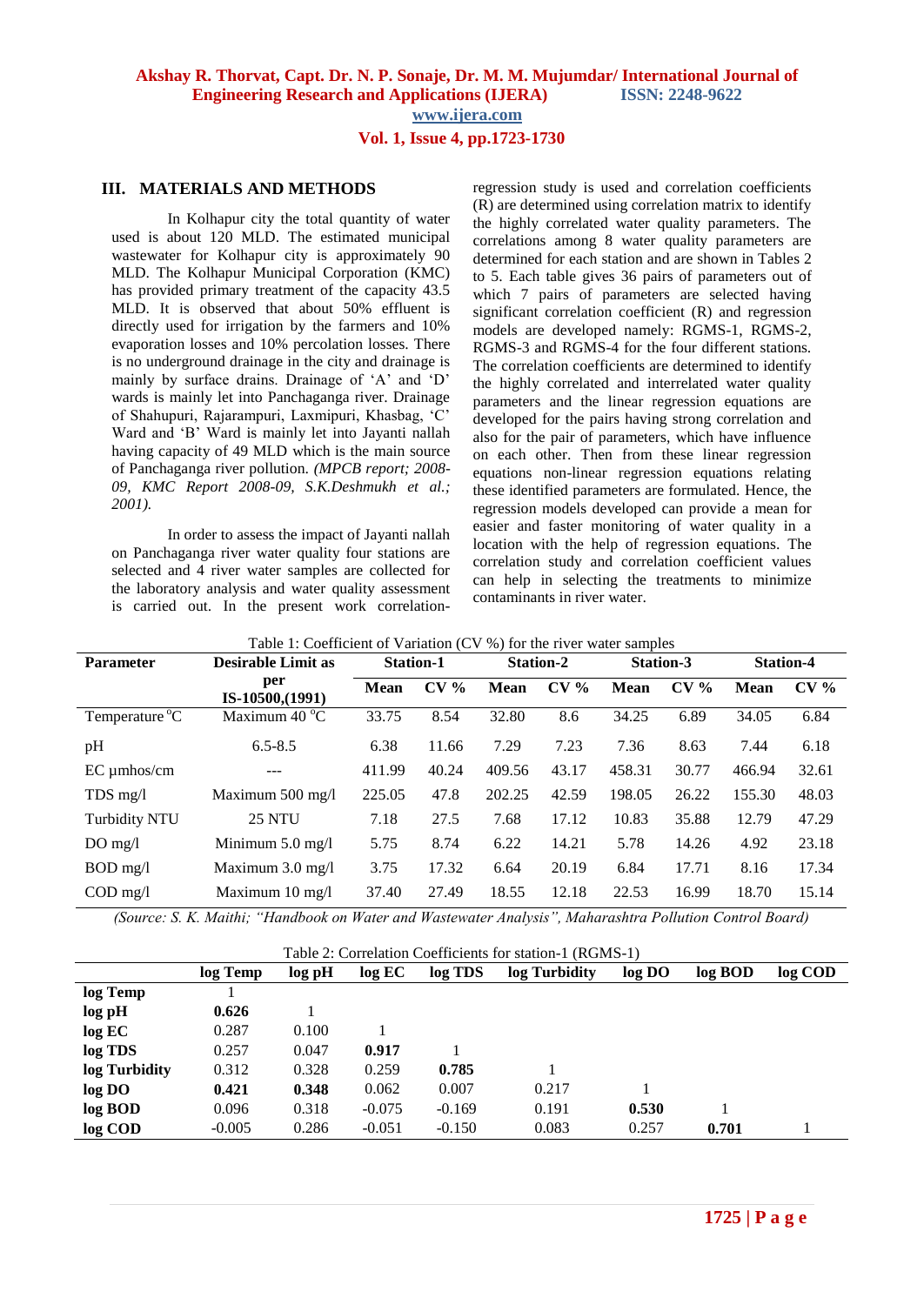# **Akshay R. Thorvat, Capt. Dr. N. P. Sonaje, Dr. M. M. Mujumdar/ International Journal of Engineering Research and Applications (IJERA) ISSN: 2248-9622**

|  | www.ijera.com |
|--|---------------|

|  |  |  | Vol. 1, Issue 4, pp.1723-1730 |
|--|--|--|-------------------------------|
|--|--|--|-------------------------------|

|               | Table 3: Correlation Coefficients for station-2 (RGMS-2) |          |          |          |               |          |          |         |
|---------------|----------------------------------------------------------|----------|----------|----------|---------------|----------|----------|---------|
|               | log Temp                                                 | log pH   | log EC   | log TDS  | log Turbidity | log DO   | log BOD  | log COD |
| log Temp      |                                                          |          |          |          |               |          |          |         |
| log pH        | 0.509                                                    |          |          |          |               |          |          |         |
| log EC        | 0.069                                                    | 0.012    |          |          |               |          |          |         |
| log TDS       | 0.117                                                    | 0.032    | 0.842    |          |               |          |          |         |
| log Turbidity | 0.065                                                    | $-0.213$ | 0.329    | 0.673    |               |          |          |         |
| log DO        | 0.483                                                    | 0.652    | 0.116    | 0.111    | 0.095         |          |          |         |
| log BOD       | 0.340                                                    | 0.407    | $-0.016$ | 0.100    | 0.181         | 0.634    |          |         |
| log COD       | 0.076                                                    | $-0.084$ | $-0.281$ | $-0.341$ | $-0.131$      | $-0.042$ | $-0.403$ |         |

| Table 4: Correlation Coefficients for station-3 (RGMS-3) |          |          |          |          |               |          |         |         |
|----------------------------------------------------------|----------|----------|----------|----------|---------------|----------|---------|---------|
|                                                          | log Temp | log pH   | log EC   | log TDS  | log Turbidity | log DO   | log BOD | log COD |
| log Temp                                                 |          |          |          |          |               |          |         |         |
| log pH                                                   | 0.785    |          |          |          |               |          |         |         |
| log EC                                                   | 0.133    | 0.278    |          |          |               |          |         |         |
| log TDS                                                  | 0.281    | 0.292    | 0.553    |          |               |          |         |         |
| log Turbidity                                            | 0.416    | 0.319    | 0.181    | 0.749    | 1             |          |         |         |
| log DO                                                   | 0.743    | 0.542    | 0.036    | 0.254    | 0.422         |          |         |         |
| log BOD                                                  | $-0.335$ | $-0.415$ | $-0.194$ | $-0.029$ | $-0.055$      | $-0.741$ |         |         |
| log COD                                                  | $-0.316$ | $-0.254$ | $-0.089$ | 0.117    | 0.046         | $-0.399$ | 0.684   |         |

| Table 5: Correlation Coefficients for station-4 (RGMS-4) |          |          |          |          |               |          |         |         |
|----------------------------------------------------------|----------|----------|----------|----------|---------------|----------|---------|---------|
|                                                          | log Temp | log pH   | log EC   | log TDS  | log Turbidity | log DO   | log BOD | log COD |
| log Temp                                                 |          |          |          |          |               |          |         |         |
| log pH                                                   | 0.864    |          |          |          |               |          |         |         |
| log EC                                                   | 0.315    | 0.192    |          |          |               |          |         |         |
| log TDS                                                  | 0.356    | 0.189    | 0.737    |          |               |          |         |         |
| log Turbidity                                            | 0.313    | 0.157    | 0.281    | 0.847    |               |          |         |         |
| log DO                                                   | 0.586    | 0.668    | $-0.183$ | $-0.082$ | 0.041         | 1        |         |         |
| log BOD                                                  | $-0.377$ | $-0.387$ | 0.246    | 0.037    | $-0.016$      | $-0.702$ |         |         |
| log COD                                                  | $-0.376$ | $-0.379$ | 0.008    | $-0.207$ | $-0.075$      | $-0.410$ | 0.636   |         |

| Table 6: Regression equations for station-1 (RGMS-1) |                                   |                                          |        |                                            |  |  |  |  |
|------------------------------------------------------|-----------------------------------|------------------------------------------|--------|--------------------------------------------|--|--|--|--|
| Pair of                                              | <b>Correlation</b><br>Coefficient | <b>Regression</b><br><b>Coefficients</b> |        | <b>Non-Linear Regression</b>               |  |  |  |  |
| <b>Parameters</b>                                    | R                                 | A                                        | в      | <b>Equation</b>                            |  |  |  |  |
| Temp-pH                                              | 0.626                             | $-0.497$                                 | 0.8508 | $pH = 0.3184$ Temp <sup>0.8508</sup>       |  |  |  |  |
| pH-DO                                                | 0.348                             | 0.5468                                   | 0.2629 | $DO = 3.5220 pH^{0.2629}$                  |  |  |  |  |
| <b>EC-TDS</b>                                        | 0.917                             | $-0.1471$                                | 0.9527 | $TDS = 0.7127 \text{ EC}^{0.9527}$         |  |  |  |  |
| TDS-Turbidity                                        | 0.785                             | $-0.3247$                                | 0.5039 | Turbidity = $0.4735$ TDS <sup>0.5039</sup> |  |  |  |  |
| Temp-DO                                              | 0.421                             | 0.0977                                   | 0.4323 | $DO = 1.2524 log Temp^{0.4323}$            |  |  |  |  |
| DO-BOD                                               | 0.530                             | $-0.2564$                                | 1.0867 | $BOD = 0.5541 DO^{1.0867}$                 |  |  |  |  |
| <b>BOD-COD</b>                                       | 0.701                             | 0.9171                                   | 1.1276 | $COD = 8.2623 BOD^{1.1276}$                |  |  |  |  |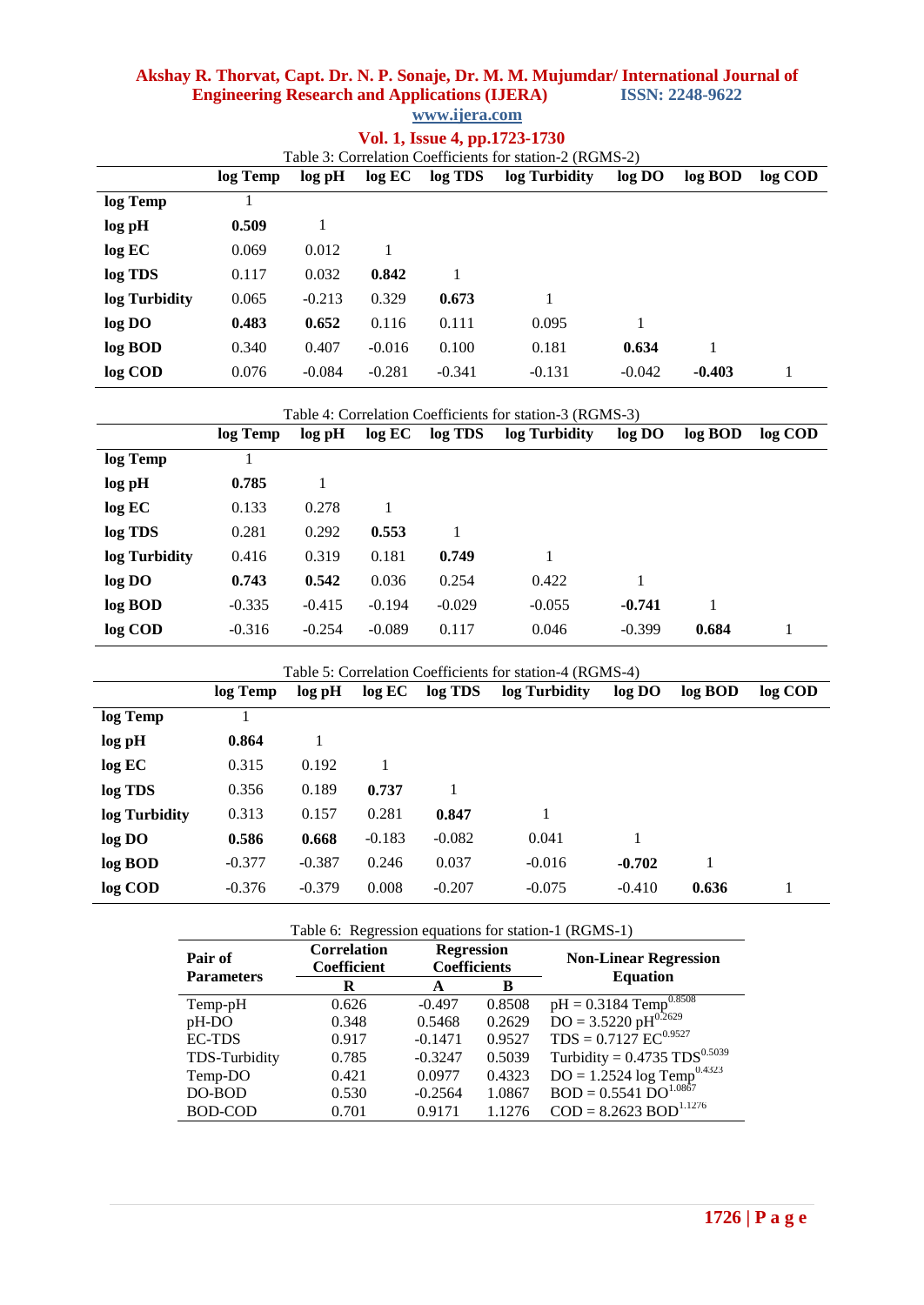# **Akshay R. Thorvat, Capt. Dr. N. P. Sonaje, Dr. M. M. Mujumdar/ International Journal of Engineering Research and Applications (IJERA) www.ijera.com**

| <b>VOL. 1, ISSUE 7, PP.1/40-1/50</b>                 |                                   |                                          |          |                                            |  |  |  |  |
|------------------------------------------------------|-----------------------------------|------------------------------------------|----------|--------------------------------------------|--|--|--|--|
| Table 7: Regression equations for station-2 (RGMS-2) |                                   |                                          |          |                                            |  |  |  |  |
| Pair of<br><b>Parameters</b>                         | <b>Correlation</b><br>Coefficient | <b>Regression</b><br><b>Coefficients</b> |          | <b>Non-Linear Regression</b>               |  |  |  |  |
|                                                      | R                                 | A                                        | в        | <b>Equation</b>                            |  |  |  |  |
| Temp-pH                                              | 0.509                             | 0.1994                                   | 0.4373   | $pH = 1.5827$ Temp <sup>0.4373</sup>       |  |  |  |  |
| pH-DO                                                | 0.652                             | $-0.3176$                                | 1.285    | $\rm{DO} = 0.4813 \; pH^{1.2850}$          |  |  |  |  |
| <b>EC-TDS</b>                                        | 0.842                             | 0.0377                                   | 0.8659   | TDS= $1.0907$ $EC^{0.8659}$                |  |  |  |  |
| TDS-Turbidity                                        | 0.673                             | 0.291                                    | 0.2594   | Turbidity = $1.9543$ TDS <sup>0.2594</sup> |  |  |  |  |
| Temp-DO                                              | 0.483                             | $-0.4514$                                | 0.8195   | $DO = 0.3537$ Temp <sup>0.8195</sup>       |  |  |  |  |
| DO-BOD                                               | 0.634                             | 0.1198                                   | 0.8791   | $BOD = 1.3176 \overline{DO}^{0.8791}$      |  |  |  |  |
| <b>BOD-COD</b>                                       | 0.403                             | 1.4711                                   | $-0.253$ | $COD = 29.5869 BOD^{-0.2530}$              |  |  |  |  |

# **Vol. 1, Issue 4, pp.1723-1730**

Table 8: Regression equations for station-3 (RGMS-3)

| Pair of<br><b>Parameters</b> | <b>Correlation</b><br>Coefficient | <b>Regression</b><br><b>Coefficients</b> |           | <b>Non-Linear Regression</b>               |
|------------------------------|-----------------------------------|------------------------------------------|-----------|--------------------------------------------|
|                              | R                                 | A                                        | B         | <b>Equation</b>                            |
| Temp-pH                      | 0.785                             | $-0.6572$                                | 0.9925    | $pH = 0.2201$ Temp <sup>0.9925</sup>       |
| pH-DO                        | 0.542                             | $-0.042$                                 | 0.9238    | $DO = 0.9078 pH^{0.9238}$                  |
| <b>EC-TDS</b>                | 0.553                             | 0.8823                                   | 0.5292    | $TDS = 7.6261 \text{ EC}^{0.5292}$         |
| TDS-Turbidity                | 0.749                             | $-0.869$                                 | 0.8245    | Turbidity = $0.1352$ TDS <sup>0.8245</sup> |
| Temp-DO                      | 0.743                             | $-1.7008$                                | 1.6026    | $DO = 0.0199$ Temp <sup>1.6026</sup>       |
| DO-BOD                       | 0.741                             | 1.455                                    | $-0.8273$ | $BOD = 28.5102 \overline{DO}^{0.8273}$     |
| <b>BOD-COD</b>               | 0.684                             | 0.7728                                   | 0.6926    | $COD = 5.9265 BOD^{0.6926}$                |

Table 9: Regression equations for station-4 (RGMS-4)

| Pair of<br><b>Parameters</b> | <b>Correlation</b><br><b>Coefficient</b> |           | <b>Regression</b><br><b>Coefficients</b> | <b>Non-Linear Regression</b><br><b>Equation</b> |
|------------------------------|------------------------------------------|-----------|------------------------------------------|-------------------------------------------------|
|                              | R                                        | A         | в                                        |                                                 |
| Temp-pH                      | 0.8644                                   | $-0.3139$ | 0.7735                                   | $pH = 0.4854$ Temp <sup>0.7735</sup>            |
| pH-DO                        | 0.6684                                   | $-1.5151$ | 2.5226                                   | $\text{DO} = 0.0305 \text{ pH}^{2.5226}$        |
| <b>EC-TDS</b>                | 0.7370                                   | $-0.6953$ | 1.0712                                   | $TDS = 0.2017$ $EC^{1.0712}$                    |
| TDS-Turbidity                | 0.8473                                   | $-0.4495$ | 0.7084                                   | Turbidity = $0.3552$ TDS <sup>0.7084</sup>      |
| Temp-DO                      | 0.5858                                   | $-2.3483$ | 1.9783                                   | $DO = 0.0045$ Temp <sup>1.9783</sup>            |
| DO-BOD                       | 0.7018                                   | 1.2564    | $-0.5154$                                | $BOD = 18.0468$ $DO^{-0.5154}$                  |
| <b>BOD-COD</b>               | 0.6365                                   | 0.744     | 0.5775                                   | $COD = 5.5463 BOD^{0.5775}$                     |

Table 10: P-Value and F-Value test results for the river water sampling stations

| Pair of           | <b>Station-1</b> |                | <b>Station-2</b> |                | <b>Station-3</b> |                | <b>Station-4</b> |                |
|-------------------|------------------|----------------|------------------|----------------|------------------|----------------|------------------|----------------|
| <b>Parameters</b> | <b>P-Value</b>   | <b>F-Value</b> | <b>P-Value</b>   | <b>F-Value</b> | <b>P-Value</b>   | <b>F-Value</b> | <b>P-Value</b>   | <b>F-Value</b> |
| Temp-pH           | 0.00318          | 11.5707        | 0.02204          | 6.2786         | $4.103E^{-05}$   | 28.9522        | $8.90E^{-07}$    | 53.2045        |
| pH-DO             | 0.13234          | 2.4852         | 0.00185          | 13.2898        | 0.01366          | 7.4684         | 0.00127          | 14.5369        |
| <b>EC-TDS</b>     | $1.324E^{-08}$   | 94.9893        | 0.000003         | 43.6773        | 0.011366         | 7.9462         | 0.00021          | 21.4077        |
| TDS-Turbidity     | $4.097E^{-05}$   | 28.9596        | 0.00116          | 14.8737        | 0.000144         | 23.0296        | $2.43E^{-06}$    | 45.8161        |
| Temp-DO           | 0.06451          | 3.8780         | 0.03086          | 5.4860         | 0.000173         | 22.2178        | 0.00665          | 9.4034         |
| DO-BOD            | 0.01615          | 7.0439         | 0.00268          | 12.1020        | 0.000186         | 21.9213        | 0.00056          | 17.4742        |
| BOD-COD           | 0.00057          | 17.4345        | 0.07827          | 3.4858         | 0.000892         | 15.7841        | 0.00255          | 12.2576        |

#### **IV. RESULTS AND DISCUSSION**

The mean values of the water quality parameters at four different stations with their desirable limits as per IS 10500, (1991) and coefficient of variation (CV %) obtained in the statistical analysis is shown in Table 1 *(S. K. Maithi;* 

*"Handbook on Water and Wastewater Analysis", MPCB).* It is observed that for Station-1 all the selected pairs of parameters are having positive correlation coefficient (R). Out of remaining pairs negative R is found in 5 cases as shown in Table 2. The pairs having less R are poorly correlated for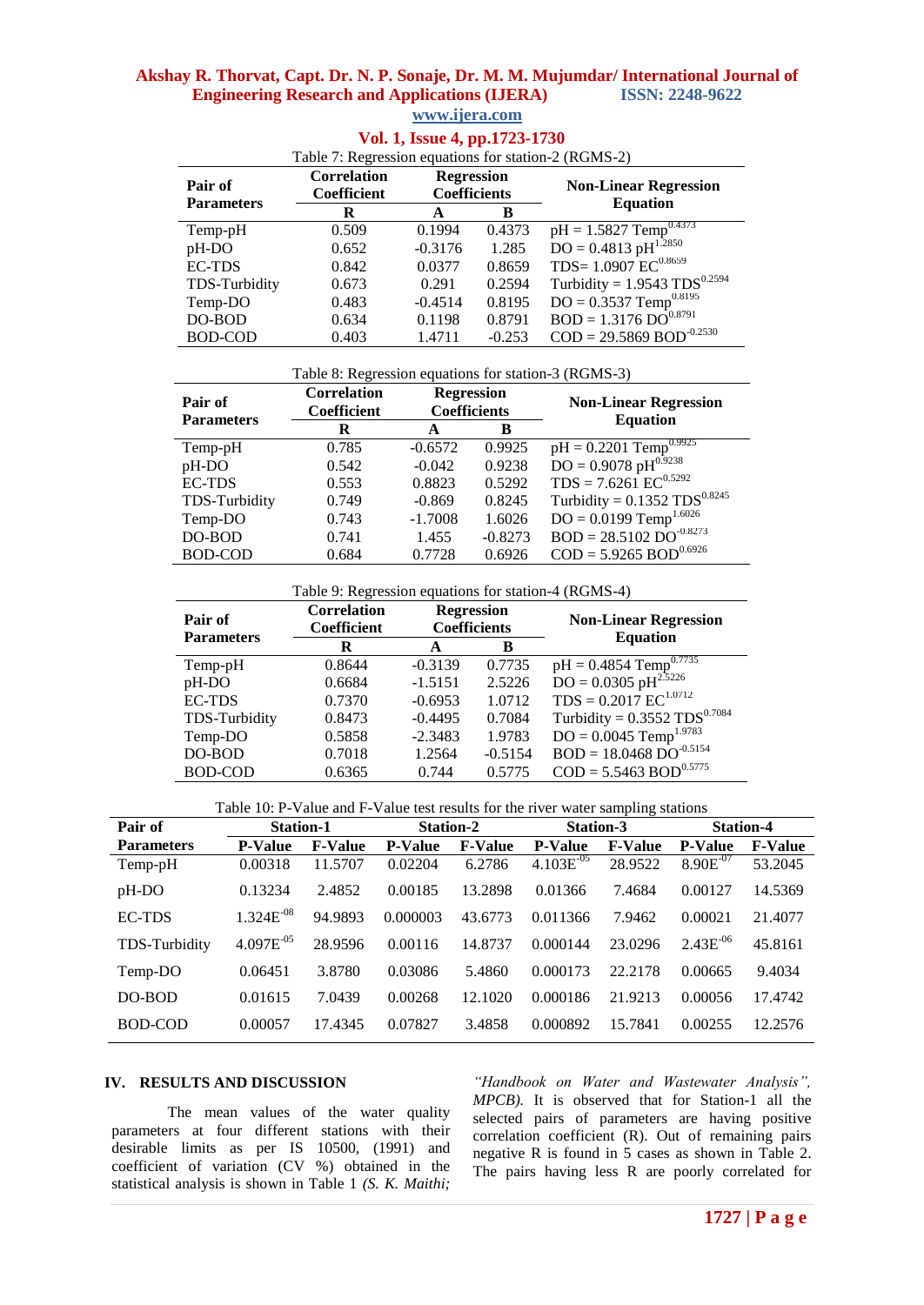# **Akshay R. Thorvat, Capt. Dr. N. P. Sonaje, Dr. M. M. Mujumdar/ International Journal of Engineering Research and Applications (IJERA) ISSN: 2248-9622**

**www.ijera.com**

## **Vol. 1, Issue 4, pp.1723-1730**

which the results are not significant. Then the regression analysis is done and the regression equations hence obtained for Station-1 are shown in Table 6. It is observed that for Station-2 all the selected pairs of parameters are having positive R except (log BOD–log COD) which is having negative R. Out of remaining pairs negative correlation is found in 8 cases as shown in Table 3. The regression equations obtained for Station-2 are shown in Table 7. It is observed that for Station-3 all the selected pairs of parameters are having positive R except (log DO– log BOD) which is having negative R. Out of remaining pairs negative correlation is found in 10 cases as shown in Table 4. The regression equations obtained for Station-3 are shown in Table 8. It is observed that for Station-4 all the selected pairs of parameters are having positive R except (log DO–log BOD) which is having negative R. Out of remaining pairs negative correlation is found in 11 cases as shown in Table 5. The regression equations obtained for Station-4 are shown in Table 9. This is mainly due to regular addition of domestic and industrial wastewater into the river Panchaganga at the selected sampling stations through various sources.

Since there is still variability in the data, the value in parenthesis, called the "P-value" for a particular parameter, gives the probability that the parameter is as high (or low) as the parameter estimate simply by chance. A very low P-value (say*<=* 0*.*05) means that we have a great deal of confidence that the coefficient is truly different from zero. A high P-value suggests that the true value of the parameter may be zero and therefore, its associated variable may have no effect. In order to test the joint effects of several independent variables, without necessarily taking the separate effects of each variable into account, F-test can be used for this purpose. In the present study "F-test" is used to test the overall significance of a regression equation. Ftest is the ratio of two scaled sums of squares reflecting different sources of variability.

The numerical values of R, P-values and Fvalues are tabulated in Table 10. It is observed from Table 10 that for Station-1 the P-values for (pH–DO) and (Temperature–DO) are 0.13233 and 0.06451 respectively; whereas for Station-2 the P-value for (BOD-COD) is 0.07827, which are more than 0.05. The F-test revealed that the calculated F-values for Station-1 for (pH–DO) and (Temperature–DO) are 2.4852 and 3.8780 respectively and for Station-2 the calculated F-value for (BOD-COD) is 3.4858, which are less than the tabulated F-value (i.e. 4.4139) for the available degree of freedom. These values revealed that the above 3 pairs of parameters are not having significant results and hence not considered in further analysis. The P-values and F-values for Station-3 and 4 revealed that all the pairs are having significant

results and hence are considered for the further analysis.

#### **V. CONCLUSION**

The present study is aimed to develop a water quality prediction model for which the Correlation-Regression study is carried out for the four different stations at Panchaganga river, where the water samples are collected and analyzed in the laboratory. To assess the environmental impacts on the river water quality the study is carried out and the results are been discussed in "Results and Discussion".

From the results of present investigation it is concluded that:

- 1. Due to non-availability of the adequate land and full-fledged treatment facilities, large quantity of agricultural, municipal and industrial wastewater enters into river Panchaganga through Jayanti nallah which deteriorate the quality of river water.
- 2. There is a decreasing trend in Dissolved Oxygen (DO) level which is mainly due to the presence of oxygen depleting substances that reduces the available DO.
- 3. There is a gradual increase in the Biochemical Oxygen Demand (BOD) from upstream to downstream.
- 4. The correlation analysis and "coefficient of variation (CV %)'on water quality parameters revealed that all parameters are more or less correlated with each other.
- 5. The different water quality characteristics are calculated by developing regression equations and are compared with the observed values. This study revealed that there is a variation in the values but the trend is same as that of the observed values.
- 6. As shown in the Table 10, the "P-Tests" and "F-Tests" for regression models revealed that the pair of parameters (pH-DO) and (Temperature-DO) for station-1 and (BOD-COD) for station-2 are not confirming to these tests and hence are not considered in further study, whereas all other pairs are accepted for the further analysis.
- 7. The Correlation-Regression study provides a mean for easier and faster monitoring of water quality at the location and to predict the various water quality parameters.
- 8. The study also helps in selecting the treatments to minimize contaminants in river water.

### **REFERENCES**

[1] B. Banakar, B. R. Kiran, E. T. Puttaiah, R. Purushotham and S. Manjappa; 2005, "Hyrochemical Characteristics of Surface Water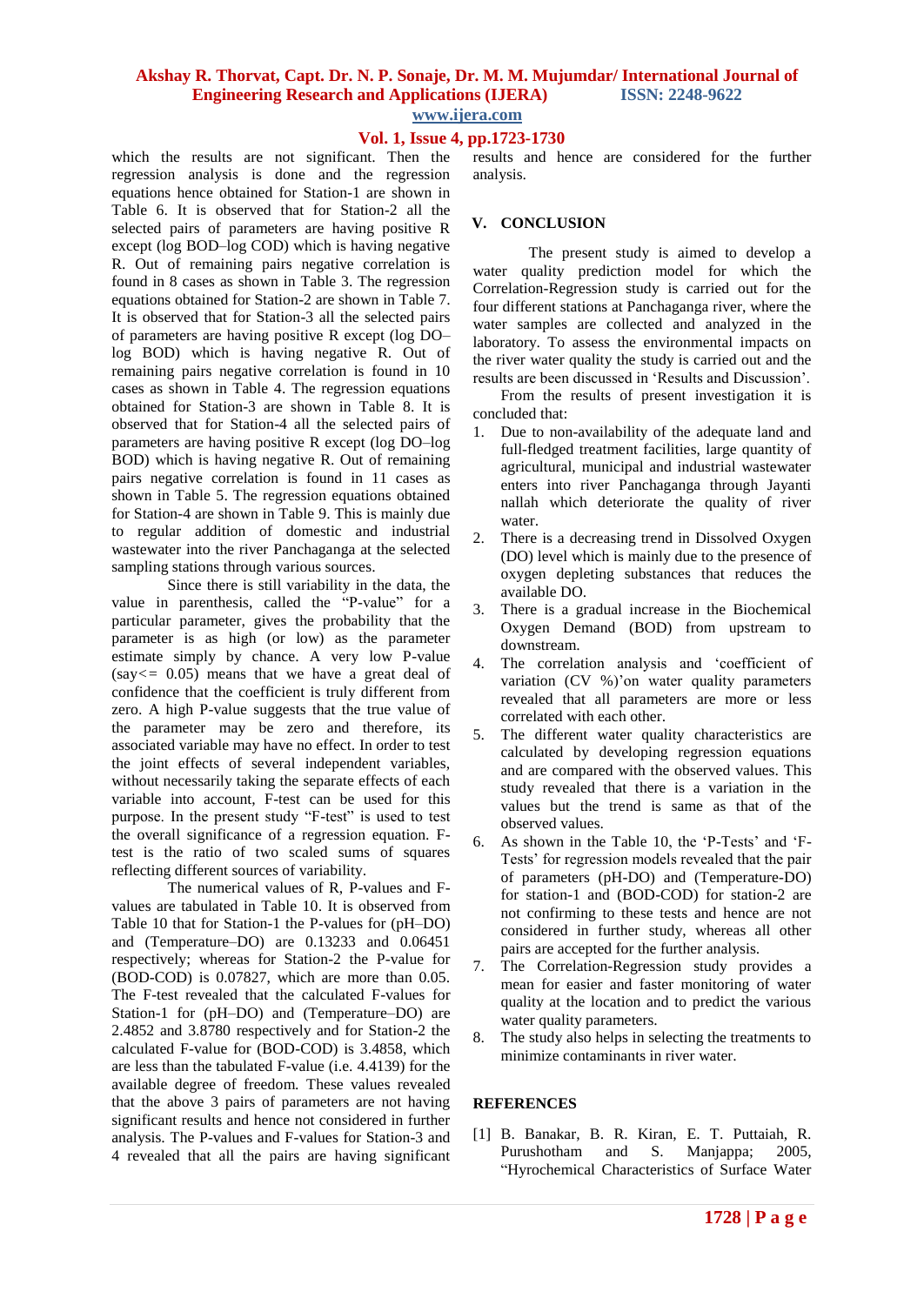### **Akshay R. Thorvat, Capt. Dr. N. P. Sonaje, Dr. M. M. Mujumdar/ International Journal of Engineering Research and Applications (IJERA) ISSN: 2248-9622 www.ijera.com**

**Vol. 1, Issue 4, pp.1723-1730**

in Chandravalli Pond Near Chitradurga", *Indian Journal of Environmental Protection, IJEP Vol. 25, No. (3): PP 249-253.*

- [2] Ano A. O. and Okwunodulu F. U.; 2008, "Effect of Population and Level of Industrialization on Underground Water Quality of Abia State, Nigeria–Physico-Chemical Properties", *African Journal of Biotechnology, ISSN 1684–5315, Vol. 7, No. (4): PP 439-443.*
- [3] Arunabh Mishra and Vasishta Bhatt; 2008, "Physico-Chemical and Microbiological Analysis of Under Ground Water in V. V. Nagar and Near by Places of Anand District,Gujarat, India", *E-Journal of Chemistry, ISSN: 0973-4945, Vol. 5, No. (3): PP 487-492.*
- [4] Bhadra Bhaskar, Chakraborty Ranadhir, Das Susanta and Nanda Ashis Kumar; 2005, "Investigation of Some Basic Water Quality Parameters of the North Bengal Terai River Kaljani–A Tributary of River Torsa, and Comparison thereof with the Mainstream", *Journal of Environ Bio, 26 (2): PP 277-286.*
- [5] C. Barghigiani, T. Ristori, R. Scerbo, C. Cini, R. Nottoli, L. Moschini and V. Giaconi; 2009, "Assessment of Water Pollution and Suitability to Fish Life in Six Italian Rivers", *Environmental Monitoring and Assessment, 66: PP 187–205.*
- [6] C. R. Ramakrishnaiah, C. Sadashivaiah and G. Ranganna; 2009, "Assessment of Water Quality Index for the Groundwater in Tumkur Taluk, Karnataka State, India", *E-Journal of Chemistry, ISSN: 973-4945, 6(2): PP 523-530.*
- [7] Chandra Sekhar M, Umamahesh N. V.; 2004, "Mass Balance Approach for Assessment of Pollution Load in the Krishna River", *Journal of Environ Sci and Engg,, 46 (2): PP 159-171.*
- [8] G. Achuthan Nair, K. Premkumar, Muftah A., Al-Mariami and Jalal Ahmed Bohjuari; 2005, "Assessment of the Well Water Quality of Benghazi, Libya", *Indian Journal of Environmental Protection, IJEP Vol. 25, No. (6): PP 481-489.*
- [9] Goel P. K. and Sharma K. P.; 1996, Environmental Guidelines and Standards in India, Techno Science Pub. Jaipur, India.
- [10] India Meteorological Department; 2009, A Web-Report on Rainfall Data for Different States in India.
- [11]Joarder, M. A. M., Raihan, F., Alam, J. B. and Hasanuzzaman, S.; 2008, "Regression Analysis of Ground Water Quality Data of Sunamganj District, Bangladesh", *Int. J. Environ. Res., ISSN: 1735-6865, Vol. 2 (3): PP 291-296.*
- [12]Kabita Patowary and K.G.Bhattacharyya; 2005, "Evaluation of Drinking Water Quality of Coal Mining Area, Assam", *Indian Journal of Environmental Protection, IJEP Vol. 25, No. (3): PP 204-211.*
- [13]Kolhapur Municipal Corporation (KMC); 1999, Development Control Regulations for Kolhapur City.
- [14]Kolhapur Municipal Corporation (KMC); 2008, A Report on City Development Plan for Kolhapur City.
- [15]Kumar Dinesh, Jain Mukta, Dhindsa S. S., Devanda H. S., Singh R. V.; 2005, "Physico-Chemical Characteristics of Amanishah Nallah and Neighbouring Ground Water Sources in Sanganer, Jaipur*", Indian Journal of Environ Sci, 9 (1): PP 71-74.*
- [16]M. Leninsundar and M.K. Saseetharan; 2008, "Ground Water Quality in Coimbatore, Tamilnadu Along Noyyal River", *Journal of Environ. Science and Engg., Vol. 50, No. (3): PP 187-190.*
- [17] M. M. Khan, M. Admassu and H. R. Sharma; 2009, "Suitability Assessment of Water Quality of River Shinta and its Impacts on the Users: A Case Study from Gondar Town of Ethiopia", *Indian Journal of Environmental Protection, IJEP Vol. 29, No. (2): PP 137-144.*
- [18]Maharashtra Pollution Control Board (MPCB), A Panchaganga Basin Pollution study; 2009.
- [19]Maharashtra Pollution Control Board (MPCB), Environmental Status Report for Kolhapur City, 2005-06.
- [20]Maharashtra Pollution Control Board (MPCB), Environmental Status Report for Kolhapur City, 2008-09.
- [21]N. Janardhana Raju; 2006, "Seasonal Evaluation of Hydro-Geochemical Parameters Using Correlation and Regression Analysis", *Current Science, Vol. 91, No. (6): PP 25-29.*
- [22]N. Ramamurthy, J. Subhashini and S. Raju; 2005, "Physico-Chemical Properties of Palar River in Tamilnadu", *Indian Journal of Environmental Protection, IJEP Vol. 25, No. (10): PP 925-928.*
- [23]Narendra Singh Bhandari and Kapil Nayal; 2008, "Correlation Study on Physico-Chemical Parameters and Quality Assessment of Kosi River Water, Uttarakhand, *E-Journal of Chemistry, Vol. 5, No. (2): PP 342-346.*
- [24]P. B. Lokhande, A. D. Gawas and H. A. Mujawar; 2005, "Study of Water Quality Parameters of River Water in Konkan Region", *Indian Journal of Environmental Protection, IJEP Vol. 25, No. 3: PP 212-217.*
- [25]P. Raja, A. Muhindhar Amarnath, R. Elangovan and M. Palanivel; 2008, "Evaluation of Physical and Chemical Parameters of River Kaveri, Tiruchirappalli, Tamil Nadu, India", *Journal of Environmental Biology, 29(5): PP 765-768.*
- [26]R. B. Panda, D. Pradhan and L. K. Panda; 2009, "Water Quality of the Brahmani River- An Analytical Study of Upstream, Mid Stream and Downstream at Effluent Discharge Point of